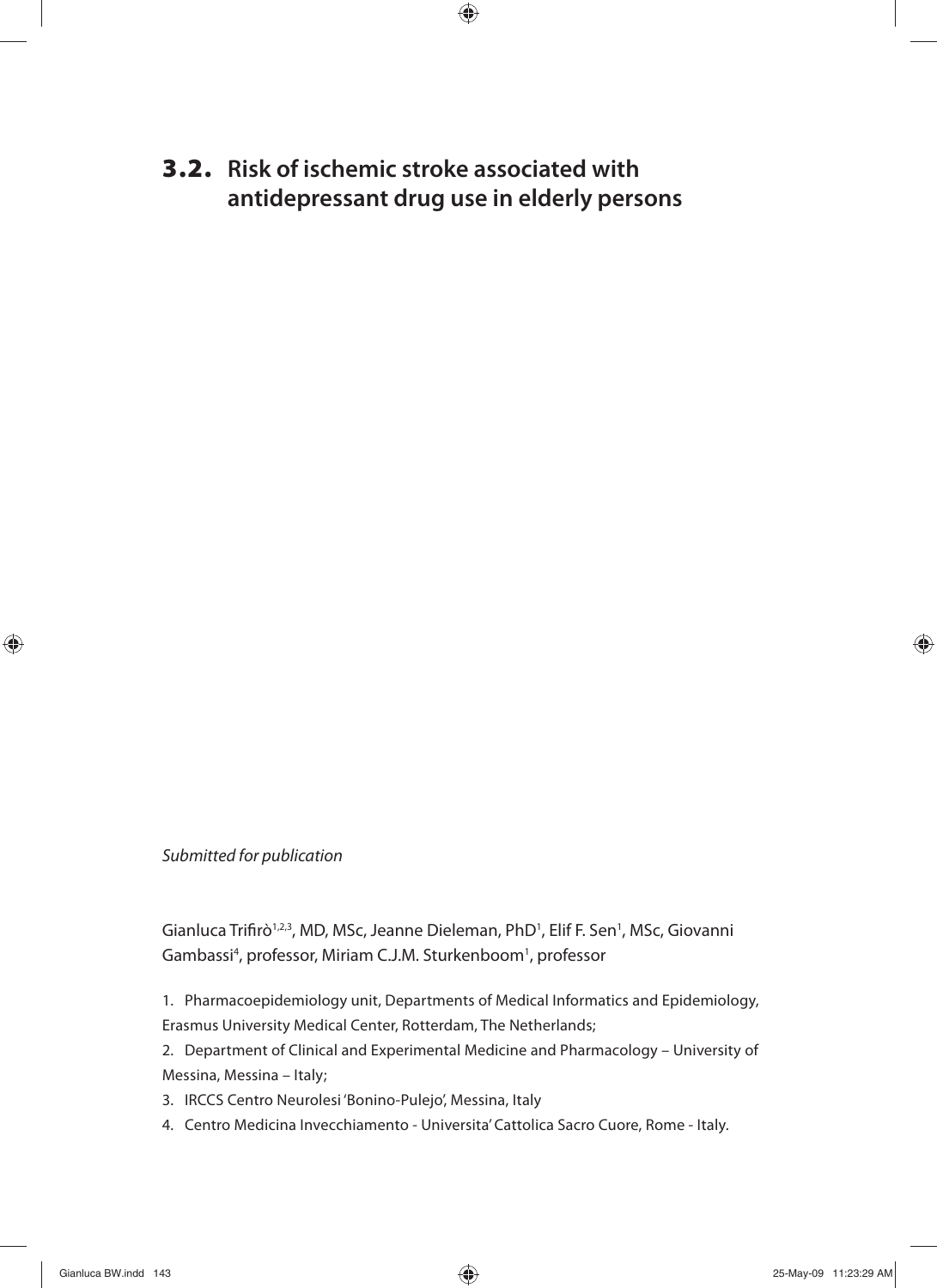# **ABSTRACT**

**Background:** Competing hypotheses have been formulated about a possible association between selective serotonin reuptake inhibitors (SSRIs) and ischemic stroke. However, the relationship between antidepressant drug use and ischemic stroke is still unclear. Aim of the study was to assess the association between use of different types of antidepressants and the risk of ischemic stroke in elderly outpatients.

**Methods:** A population-based, nested, case-control study was conducted in persons 65 years and older in the Integrated Primary Care Information (IPCI) database (1996-2005). Cases were all patients with a validated first ischemic stroke. Controls were matched on year of birth, sex and index date. Exposure to antidepressants was divided in current, past and non-use and further categorized by type (SSRI, tricyclic [TCA], other antidepressants), dose and duration. Conditional logistic regression was used to compare the risk of ischemic stroke between users of antidepressants and non-users.

Results: Overall, 996 incident ischemic strokes were identified. Current use of SSRIs was associated with a significantly increased risk as compared to non-use (OR: 1.55; 95% CI: 1.07-2.25) in elderly, particularly when used longer than 4 months. No associations were observed for current use of TCAs and other AD.

**Conclusion:** Compared to non use, only SSRI use appears to be associated with an increased risk of ischemic stroke in elderly patients, particularly as short term effect.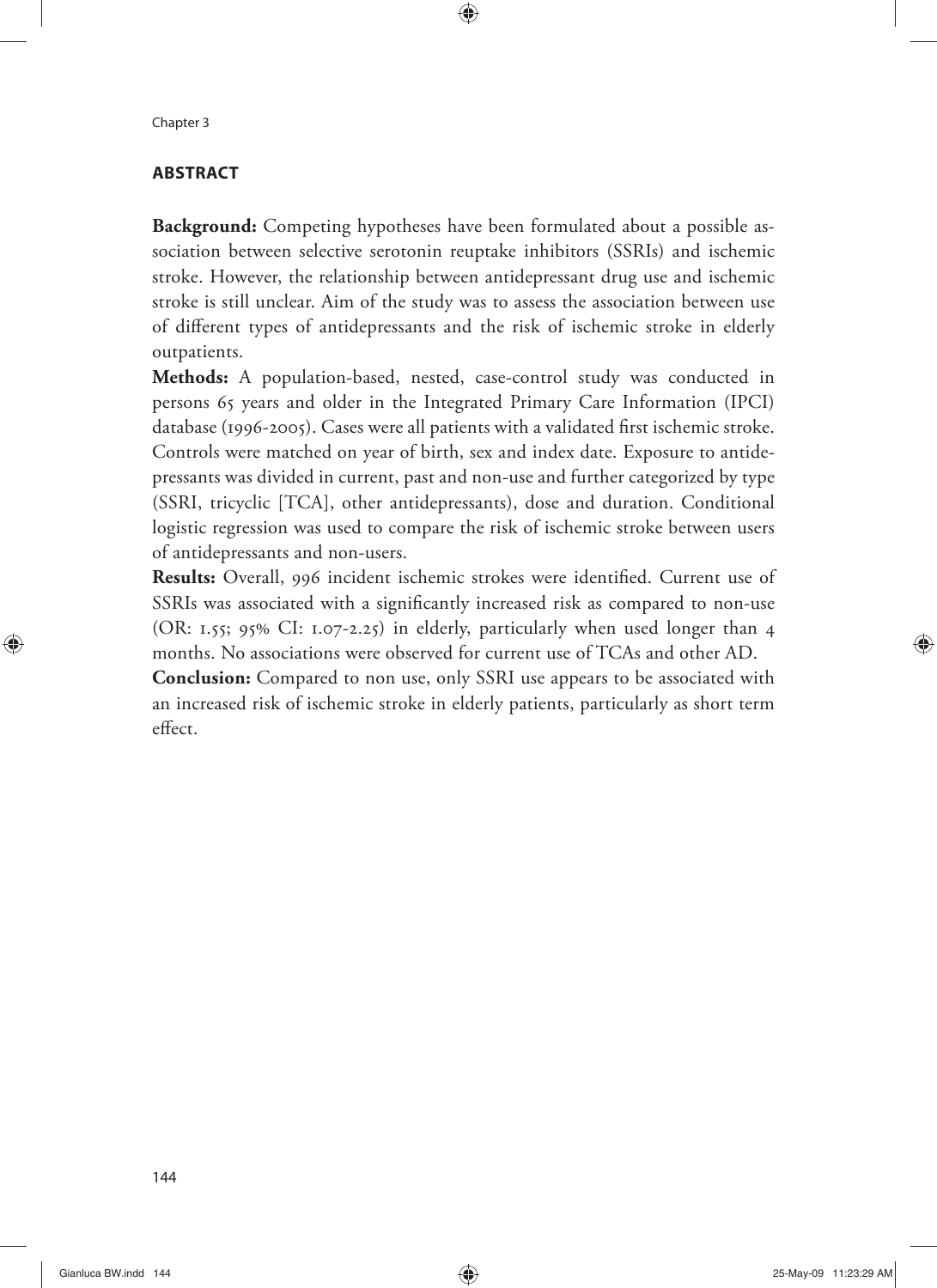#### **BACKGROUND**

Antidepressant drugs (ADs) are widely used in elderly people for indications such as depressive symptoms, anxiety disorders and neuropathic pain **[1-2]**.

The selective serotonin reuptake inhibitors (SSRIs) are considered the firstchoice for the elderly with depressive symptoms, as these drugs are supposed to have similar efficacy to other antidepressants but better tolerability [3]. Recently, the effects of SSRIs on cerebral circulation have garnered attention after preliminary reports suggested an association between SSRI exposure and risk of abnormal bleeding, including hemorrhagic stroke **[4-6]**. SSRIs decrease the intracellular contents of serotonin in platelets by blocking serotonin transporter 5-HTT, thus inhibiting platelet function. This anti-platelet effect of SSRIs may ultimately increase the risk of hemorrhage, such as intracranial bleeding [7]. The same mechanism might theoretically protect against arterial thrombotic events, including ischemic stroke [7]. Previous investigations documented a significant reduction in the risk of myocardial infarction associated with SSRI use **[8-9]**. On the other hand, SSRIs may cause vasoconstriction in cerebral arteries as a result of serotoninergic activation which may lead to ischemic stroke **[10-11]**. To date the net effect of SSRIs on the risk of ischemic and hemorrhagic stroke remains unclear.

Several studies explored the association between hemorrhagic stroke and SSRI and other antidepressant drug use but failed to show any significant associations **[12-14]**. Little is known about the risk of ischemic stroke in elderly persons using antidepressants, although approximately 80% of total strokes are ischemic ones in these patients [15].An Italian study did not find an increased risk of cerebrovascular adverse effects in elderly patients who were treated with antidepressants, but did not differentiate between ischemic and hemorrhagic stroke [16]. Two studies did demonstrate an increased risk of ischemic stroke for SSRIs but did not consider the elderly specifically [17] or were limited to hospitalized stroke only and not considering other antidepressants and indication of use **[18]**. Altogether, the epidemiologic evidence about antidepressant use and risk of ischemic stroke is inconclusive.

Thus, the aim of this study was to assess the association between the use of various antidepressant drug types and the risk of a first-ever ischemic stroke in community-dwelling elderly persons.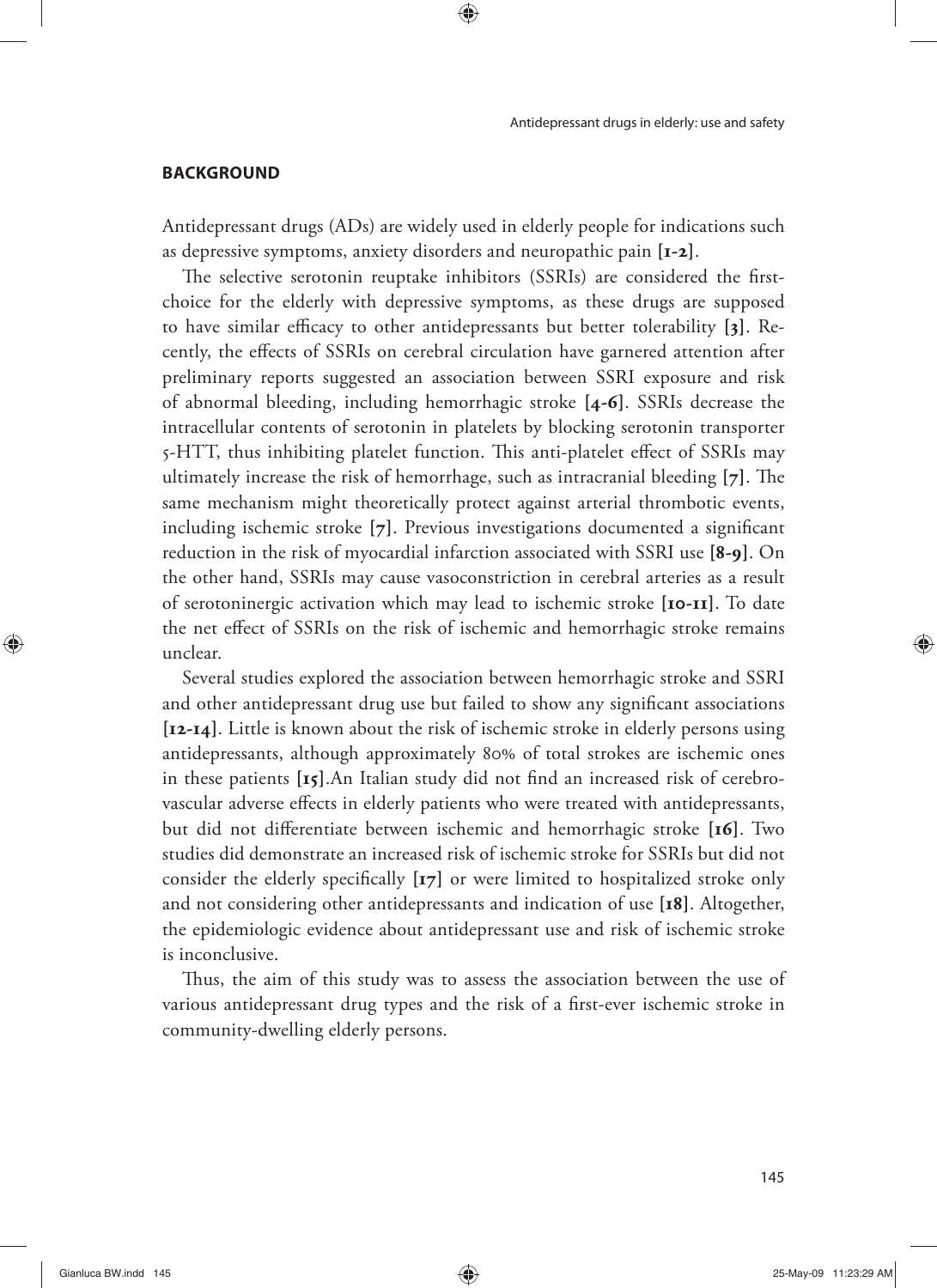## **METHODS**

# **Setting**

We employed a population-based, nested, case-control study. Data for this study were retrieved from the Integrated Primary Care Information (IPCI) database. The IPCI database is a longitudinal general practice research database set up in 1992 and containing data from electronic medical records from a group of 150 Dutch general practitioners' (GPs) practices. In the Netherlands, all persons have their own GP who serves as the gatekeeper to medical care and files all relevant medical details on their patients from primary care visits, hospital admissions and visits to outpatient clinics. A detailed description of the database has been previously reported [19]. Briefly, IPCI contains the medical records of approximately 800,000 patients with an age and gender distribution representative of the Netherlands. The electronic records contain coded and anonymous data on patient demographics, reasons for visits, signs, symptoms and medical diagnoses (using the International Classification for Primary Care [20]) from GPs and specialists, hospitalizations, as well as drug prescriptions. Drug prescriptions include product name, anatomical therapeutic chemical (ATC) classification, dispensed quantity, dosage regimen and coded indication. To maximize completeness of the data, GPs participating in the IPCI project are not allowed to maintain a system of paperbased records, aside from the electronic medical records. The system complies with European Union guidelines on the use of medical data for medical research and has been proven valid for pharmaco-epidemiological research [21]. The Scientific and Ethical Advisory Board of the IPCI project approved the study.

# Study population

The study started on January 1, 1996, and ended on December 31, 2005. The source population comprised all individuals 65 years and older with at least 1 year of data registered in the database. All individuals were followed from the study entry date until one of the following events, whichever came first: transient ischemic attack (TIA), stroke, death, moving out of the practice area, or end of the study period. Patients who had a recorded diagnosis of TIA or stroke in the medical history prior to the study entry were excluded. Patients with a diagnosis of cerebral tumor, either before or during the study period, were also excluded.

# Case Identification and Ascertainment

Cases were all patients with a first-ever ischemic stroke that occurred during the study period. The case identification and ascertainment included two phases. First, we applied a broad search on patient clinical diary and summaries of specialist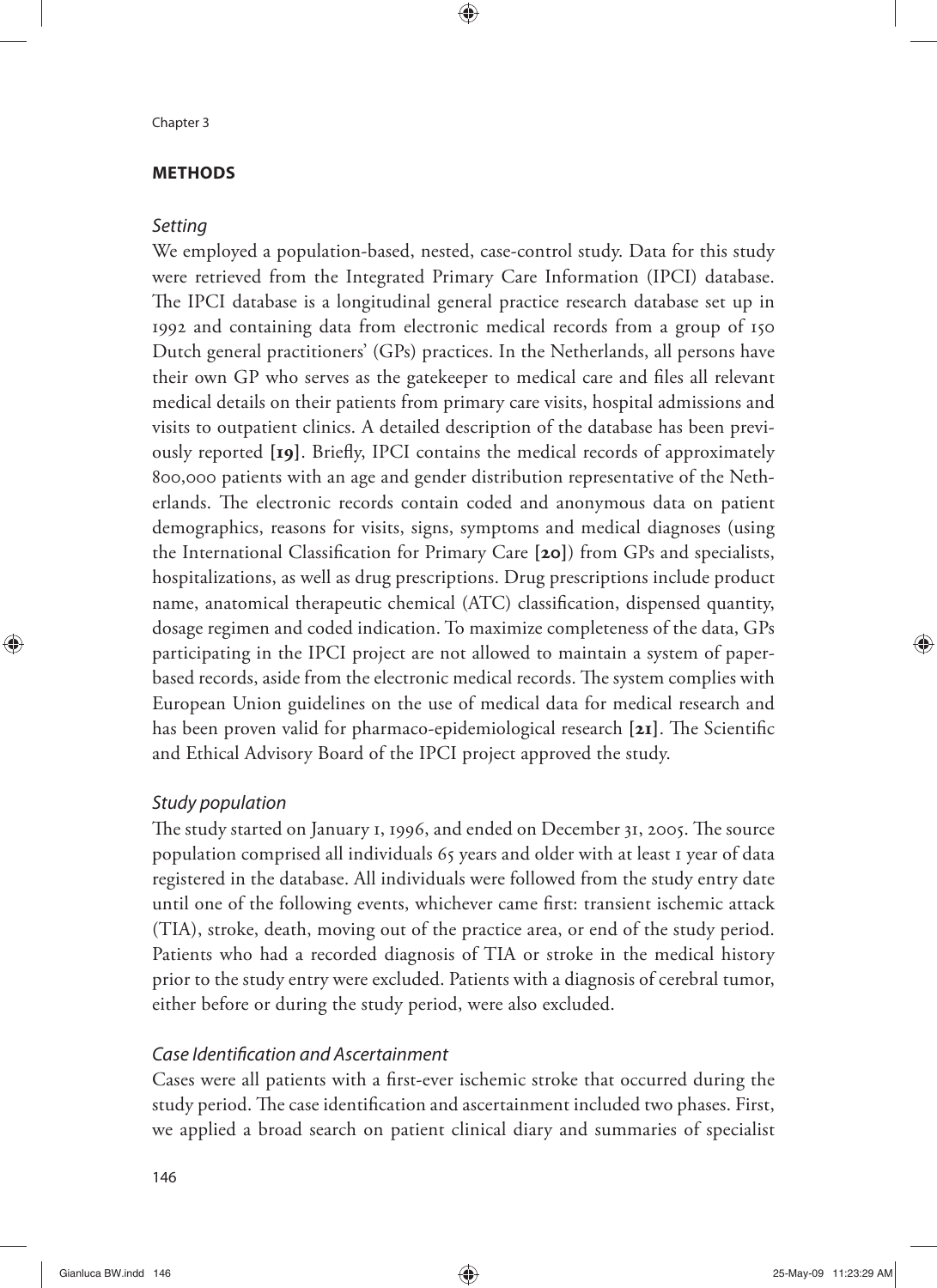letters, using coded diagnoses and key words for free text. Second, the electronic medical records of all potential cases of cerebrovascular accidents were manually reviewed by two medically trained researchers (G.T. and E.F.S), who were blinded to the exposure. Patients were classified as having a TIA, a hemorrhagic stroke, an undefined stroke, or an ischemic stroke. Ischemic stroke was considered if the diagnosis was confirmed by a CT-scan or explicitly mentioned by a consulting specialist or listed among discharge diagnoses. The date of initial symptoms (e.g. dizziness, unexplained falling, and headache) was considered as the index date. Only if a stroke was preceded by a TIA occurring less than one month before, TIA was taken as the index date. Otherwise, a TIA was not considered in order to avoid case misclassification. TIA, however, was used as a censoring point to avoid protopathic bias since some patients with TIA may receive treatment with antidepressants subsequently **[22]**. In case of disagreement between the two assessors in classifying the cases and identifying the index date, a consensus was found via discussion. For each case, all persons in follow-up at the time of the index date and of the same age and sex as the case served as a control in the statistical analyses.

## Exposure definition

Information on antidepressant drug use was obtained from the prescription files. We created antidepressant exposure categories based on drug type, and recency, dose and duration of use. The legend duration was calculated as the total number of units per prescription divided by the prescribed daily number of these units. Antidepressant drugs were grouped according to the mechanism of action into: 1) Selective serotonin reuptake inhibitors (SSRIs): paroxetine, fluoxetine, citalopram, fluvoxamine and sertraline; 2) Tricyclic antidepressants (TCAs): clomipramine, amitriptyline, dothiepin, imipramine, trimipramine, lofepramine, maprotiline, doxepin, nortriptyline, desipramine, bupropion, moclobemide, opipramol, dosulepin and reboxetine; 3) Other antidepressants: venlafaxine, mirtazapine, mianserine, nefazodone and trazodone. A combination category was considered for concomitant use of more antidepressants belonging to different classes. We performed a secondary analysis in which we grouped antidepressant drugs based on the affinity to the serotonin transporter  $[I_4]$ : I) high affinity (paroxetine, fluoxetine, sertraline, and clomipramine); 2) intermediate affinity (citalopram, fluvoxamine, amitriptyline, dothiepin, imipramine, and venlafaxine); 3) low affinity (trimipramine, lofepramine, maprotiline, doxepin, nortriptyline, desipramine, bupropion, moclobemide, opipramol, dosulepin, reboxetine, mirtazapine, mianserine, nefazodone and trazodone). Exposure to different types of antidepressants was further divided into current, past and never use. Drug use was defined as current if the prescription length covered the index date or ended less than 30 days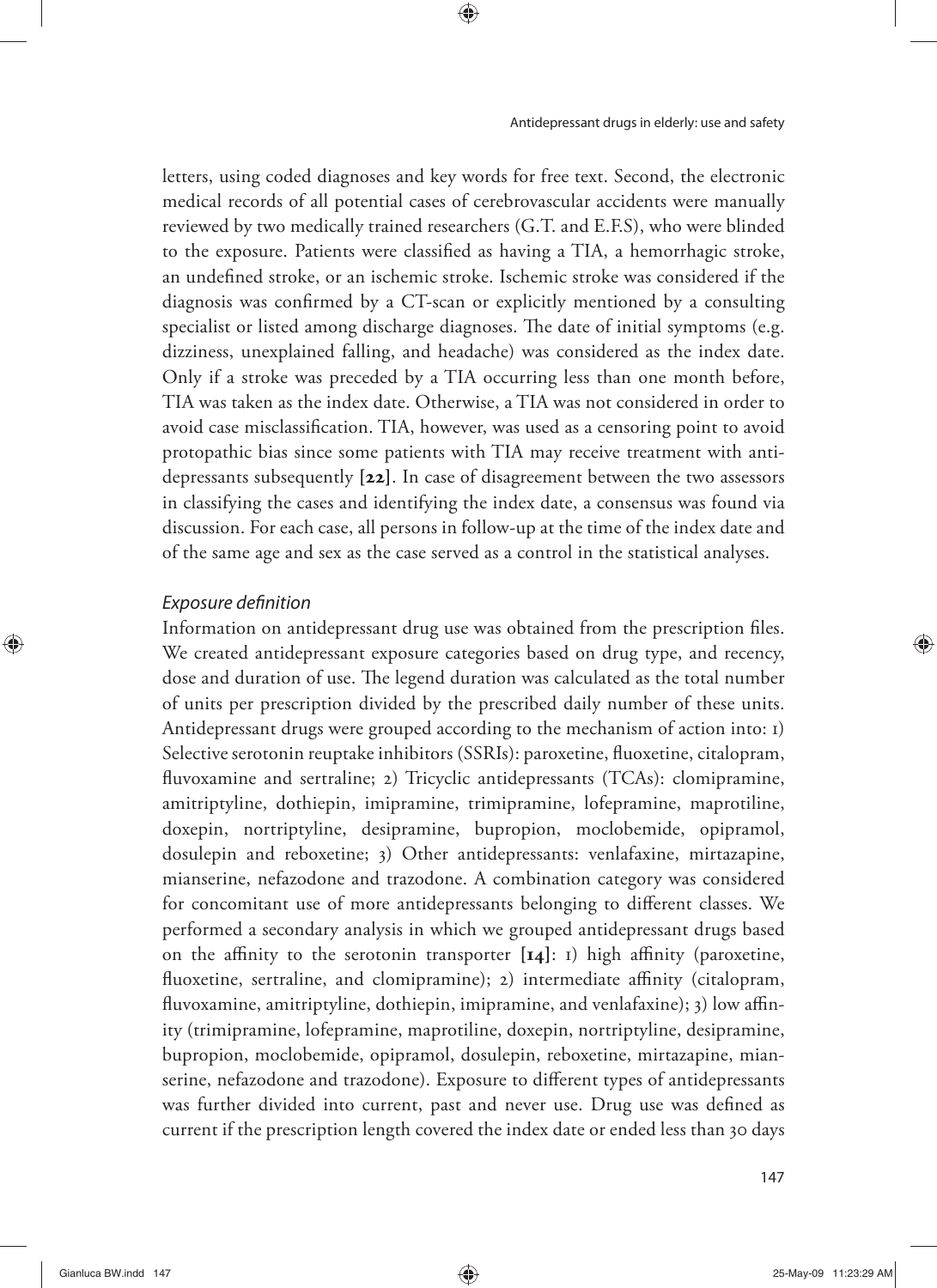(carry-over effect) prior. Past use meant that the last prescription ended more than 30 days prior to the index date. Patients were defined as non users if antidepressant prescriptions were never recorded prior to the index date. To be able to study the dose-effect, we expressed daily dosing regimens as the prescribed number of defined daily dosages (DDD), as defined by the World Health Organization (see website: http://www.whocc.no/atcddd/indexdatabase/). Duration of antidepressant use was calculated as the cumulative number of prescription days during the follow-up period. The duration was divided into short term use if ≤180 days and long term use if >180 days, as the median duration of any antidepressant use was 180 days.

## Covariates

As potential confounders, we considered age, sex, and calendar time (matching factors), smoking cigarettes, presence of cardiovascular disease (heart failure, hypertension, angina, history of myocardial infarction, peripheral arterial disease, atrial fibrillation, phlebitis/thrombophlebitis), neuropsychiatric diseases (Parkinson's disease, dementia, and migraine), chronic obstructive pulmonary disease (COPD), diabetes mellitus, lipid metabolism disorders, coagulation/platelet abnormalities, malignant tumors, pneumonia (within 3 months prior to the index date). We also considered chronic use of diuretics, digoxin, ACE-inhibitors, angiotensin receptor blockers, calcium-channel blockers, beta-blockers, lipid-lowering drugs, vasodilators and concomitant use (within 3 months prior to index date) of low dose aspirin, anticoagulants, antibiotics, systemic corticosteroids, NSAIDs, benzodiazepines, antipsychotic drugs, and opioids. Depression itself may be a risk factor for stroke and therefore confounding by indication cannot be easily ruled out **[23]**. To address this issue, two medically trained researchers (G.T. and E.F.S.) manually assessed the indication of use of antidepressant drugs from the free text of the medical records. Reasons for use were classified as depression, anxiety, headache, neuropathic pain, and other/unspecified disorders. This approach was taken for all exposed cases and for a randomly selected sample of the exposed controls  $(N=425)$ .

## Data Analysis

Relative risks of ischemic stroke plus 95% confidence intervals [CIs] were estimated by calculating odds ratios by using conditional logistic regression analysis. We performed adjustment for all covariates that were associated with ischemic stroke at the univariate analyses. In these analyses current and past use of different types of antidepressants (SSRI, TCA and other antidepressants) were compared to non-use. To compare directly the risk for ischemic stroke among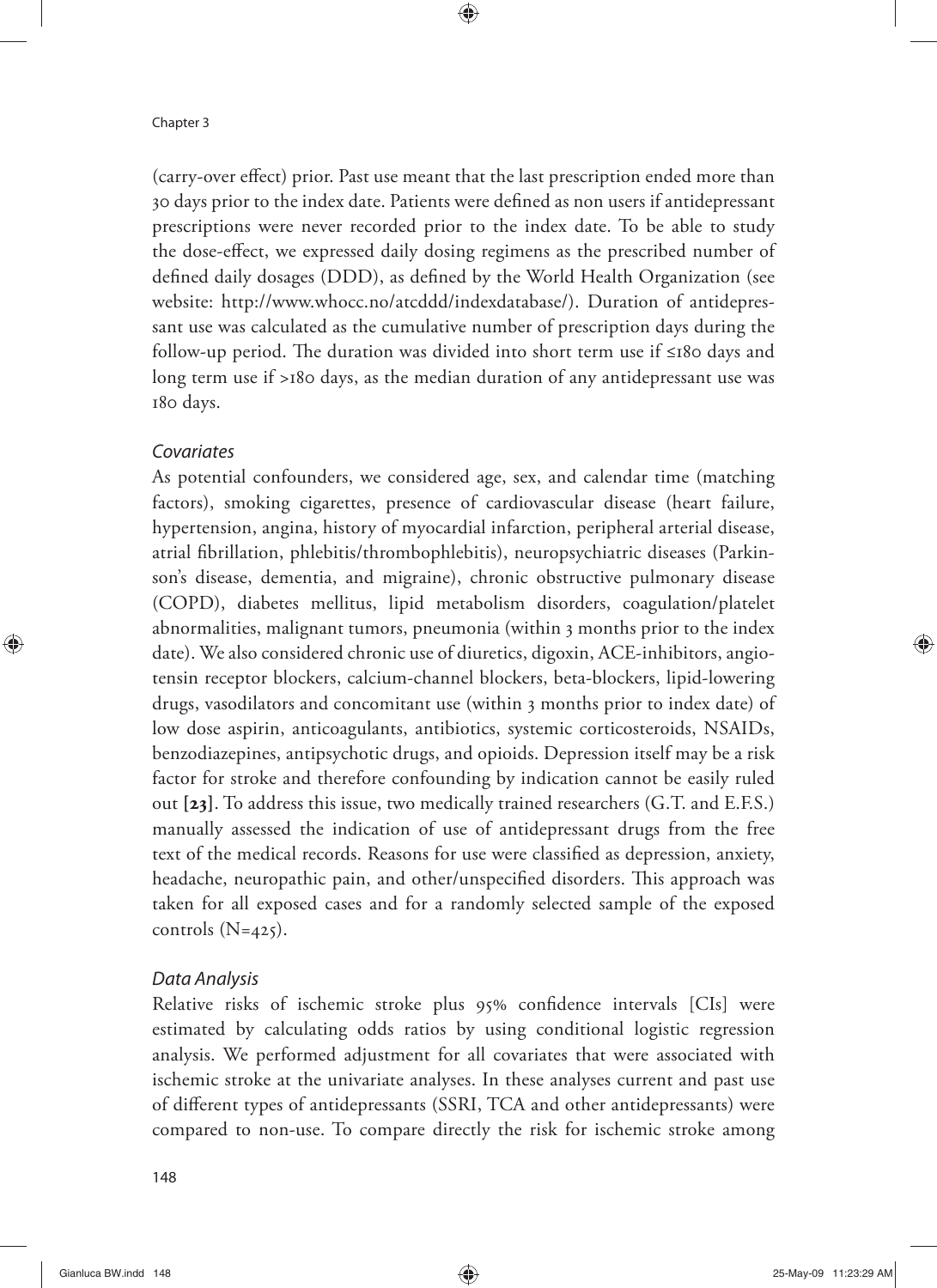different antidepressant types, we performed an additional analysis with current use of TCA as comparator. A secondary analysis was carried out considering as exposure categories antidepressants with high, intermediate and low affinity to the serotonin transporter. A linear trend across strata of increasing affinity to the serotonin transporter was tested by including affinity as an ordinal variable in the logistic regression model. A sensitivity analysis was conducted in which we removed the carry over effect of 30 days. Among current users of antidepressants, we further calculated odds ratios for the risk of ischemic stroke with individual medications, daily dosage ( $\leq$  0.5 and  $>$  0.5 DDD), and cumulative duration of use  $(\leq$  180 days and >180 days). Stratified analyses were conducted to study age and history of ischemic vascular disease as effect modifiers. To evaluate the presence of confounding by indication we also performed an analysis according to the type of antidepressant and the indication of use.

Antidepressant drugs may be prescribed to treat symptoms of cerebral ischemic disorders occurring shortly before stroke, thus some cases of ischemic stroke could be mistakenly attributed to antidepressant exposure (i.e. protopathic bias). To further assess the possible effect of protopathic bias on the association between antidepressants and ischemic stroke, we performed sensitivity analyses in which all patients, who started antidepressant treatment within 30, 60 and 90 days before the index date, were excluded. All analyses were conducted in SPSS/PC, version 13 (SPSS Inc, Chicago, Ill). The level of significance for all statistical tests was 2-sided  $P < 0.05$ .

#### **RESULTS**

The source population for this study comprised 70,392 individuals of 65 years and older. Of them, 1,176 (1.7%) were excluded because of cerebral tumors (n= 138) or history of cerebrovascular event  $(n=1,0,38)$  prior to the study entry. The final study population comprised 69,216 elderly persons (43% males, average age:  $72.7\pm7.6$ ) years). Within this population,  $1,354$  (2.0%) persons experienced a first-ever stroke (ischemic, hemorrhagic and undefined subtypes) during the study period, of which 996 ( $74\%$ ) were classified as incident ischemic stroke. Per case there were on average 493 age and sex matched controls available as a comparator. Demographic and clinical characteristics of cases and controls are reported in **Table 1**. Co-morbidities like hypertension, coronary heart diseases, atrial fibrillation, coagulation abnormalities, diabetes mellitus, COPD, and dementia, and concomitant use of corticosteroids, anticoagulants and opioids were associated with ischemic stroke. Among cases, 151 (15.2%) received at least one antidepressant drug at any time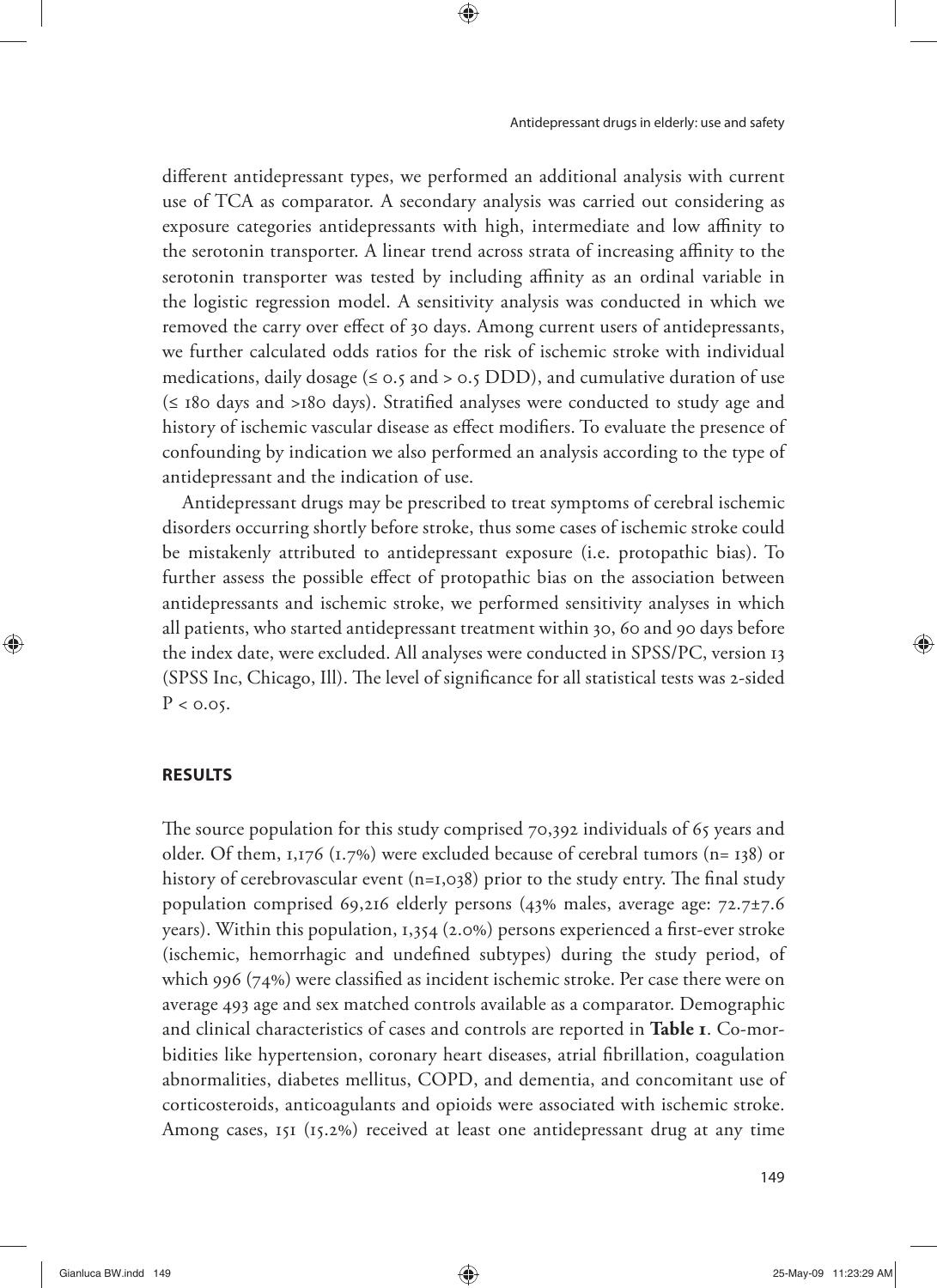#### Chapter 3

**Table 1.** Demographic and clinical characteristics of cases compared to age and sex matched non-cases.

| <b>Current Use</b>                           | Cases      | Controls (%)   | Crude OR*              |  |
|----------------------------------------------|------------|----------------|------------------------|--|
|                                              | N=996 (%)  |                | (95% CI)               |  |
| Age groups (years)                           |            |                | <b>Matching factor</b> |  |
| 65-74                                        | 321 (32.2) | 233,006 (47.4) |                        |  |
| 75-84                                        | 447 (44.9) | 220,358 (44.9) |                        |  |
| $\geq 85$                                    | 228 (22.9) | 37,912 (7.7)   |                        |  |
| Gender                                       |            |                | <b>Matching factor</b> |  |
| <b>Males</b>                                 | 416 (41.8) | 187,250 (38.1) |                        |  |
| Females                                      | 580 (58.2) | 304,026 (61.8) |                        |  |
| Smoking cigarettes                           | 55(5.5)    | 27,274 (5.6)   | 1.19 (0.90-1.58)       |  |
| Cardiovascular diseases                      |            |                |                        |  |
| Hypertension                                 | 386 (38.8) | 143,231 (29.1) | $1.56(1.37-1.77)$      |  |
| Angina                                       | 141 (14.2) | 51,312 (10.4)  | $1.30(1.08-1.55)$      |  |
| History of myocardial infarction             | 57(5.7)    | 17,059 (3.5)   | $1.62(1.24-2.12)$      |  |
| Peripheral arterial disease                  | 27(2.7)    | 10,616 (2.2)   | 1.20 (0.82-1.77)       |  |
| Atrial fibrillation                          | 59 (5.9)   | 16,314 (3.3)   | $1.65(1.27 - 2.15)$    |  |
| <b>Heart failure</b>                         | 135 (13.6) | 30,468 (6.2)   | $1.87(1.55 - 2.25)$    |  |
| Phlebitis/thrombophlebitis                   | 34 (3.4)   | 13,642 (2.8)   | 1.21 (0.86-1.71)       |  |
| Other diseases potentially related to stroke |            |                |                        |  |
| Lipid metabolism disorders                   | 53 (5.3)   | 38,440 (7.8)   | $0.79(0.59-1.04)$      |  |
| Coagulation/platelet abnormalities           | 10(1.0)    | 1,937 (0.4)    | $2.47(1.32 - 4.61)$    |  |
| Obesity                                      | 9(0.9)     | 5,920 (1.2)    | $0.87(0.45-1.69)$      |  |
| Chronic obstructive pulmonary disease (COPD) | 145 (14.6) | 53,773 (10.9)  | $1.34(1.12 - 1.60)$    |  |
| Diabetes mellitus                            | 163 (16.4) | 49,321 (10.0)  | 1.76 (1.49-2.08)       |  |
| Tumours (except for cerebral ones)           | 107 (10.7) | 48,122 (9.8)   | $1.06(0.87-1.30)$      |  |
| Pneumonia (within 3 months prior to ID)      | 3(0.3)     | 1,311(0.3)     | $0.96(0.31 - 2.99)$    |  |
| Neuropsychiatry diseases                     |            |                |                        |  |
| Parkinson's diseases                         | 7(0.7)     | 3,651(0.7)     | $0.81(0.30-1.71)$      |  |
| Dementia                                     | 45 (4.5)   | 12,451 (2.5)   | $1.44(1.06-1.95)$      |  |
| Migraine                                     |            |                | 1.16 (0.64-2.10)       |  |
| Prior use of cardiovascular medications      | 11(1.1)    | 5,632(1.1)     |                        |  |
| <b>Diuretics</b>                             | 7(0.7)     |                | 1.56 (0.74-3.29)       |  |
|                                              |            | 1,948 (0.4)    |                        |  |
| Digoxin                                      | 1(0.1)     | 395 (0.1)      | <b>NA</b>              |  |
| <b>ACE-inhibitors</b>                        | 2(0.2)     | 1,509 (0.3)    | <b>NA</b>              |  |
| <b>Sartanes</b>                              | 1(0.1)     | 651(0.1)       | <b>NA</b>              |  |
| Calcium-channel blockers                     | 3(0.3)     | 1,106 (0.2)    | 1.26 (0.41-3.93)       |  |
| Beta-blockers                                | 9(0.9)     | 2,483 (0.5)    | 1.84 (0.95-3.57)       |  |
| Lipid-lowering drugs                         | 1(0.1)     | 1,056(0.2)     | <b>NA</b>              |  |
| Vasodilators                                 | 2(0.2)     | 612(0.1)       | <b>NA</b>              |  |
| Aspirin                                      | 4(0.4)     | 1,687(0.3)     | 1.15 (0.43-3.07)       |  |
| Anticoagulants                               | 15(1.5)    | 1,585(0.3)     | 4.29 (2.56-7.18)       |  |
| Concomitant use of psychotropic drugs        |            |                |                        |  |
| Benzodiazepines                              | 4(0.4)     | 1,462 (0.3)    | 1.20 (0.45-3.21)       |  |
| Antipsychotic drugs                          | 1(0.1)     | 140(0.1)       | <b>NA</b>              |  |
| Opioids                                      | 3(0.3)     | 154(0.1)       | 9.09 (2.87-28.4)       |  |
| Concomitant use of other drugs               |            |                |                        |  |
| Systemic corticosteroids                     | 3(0.3)     | 285(0.1)       | 4.74 (1.51-14.83)      |  |
| Antibiotics                                  | 3(0.3)     | 711(0.1)       | 2.10 (0.68-6.55)       |  |
| <b>NSAIDS</b>                                | 3(0.3)     | 1,122(0.2)     | 1.22 (0.39-3.81)       |  |

\* Conditional logistic regression analysis;

NA= not applicable as too few cases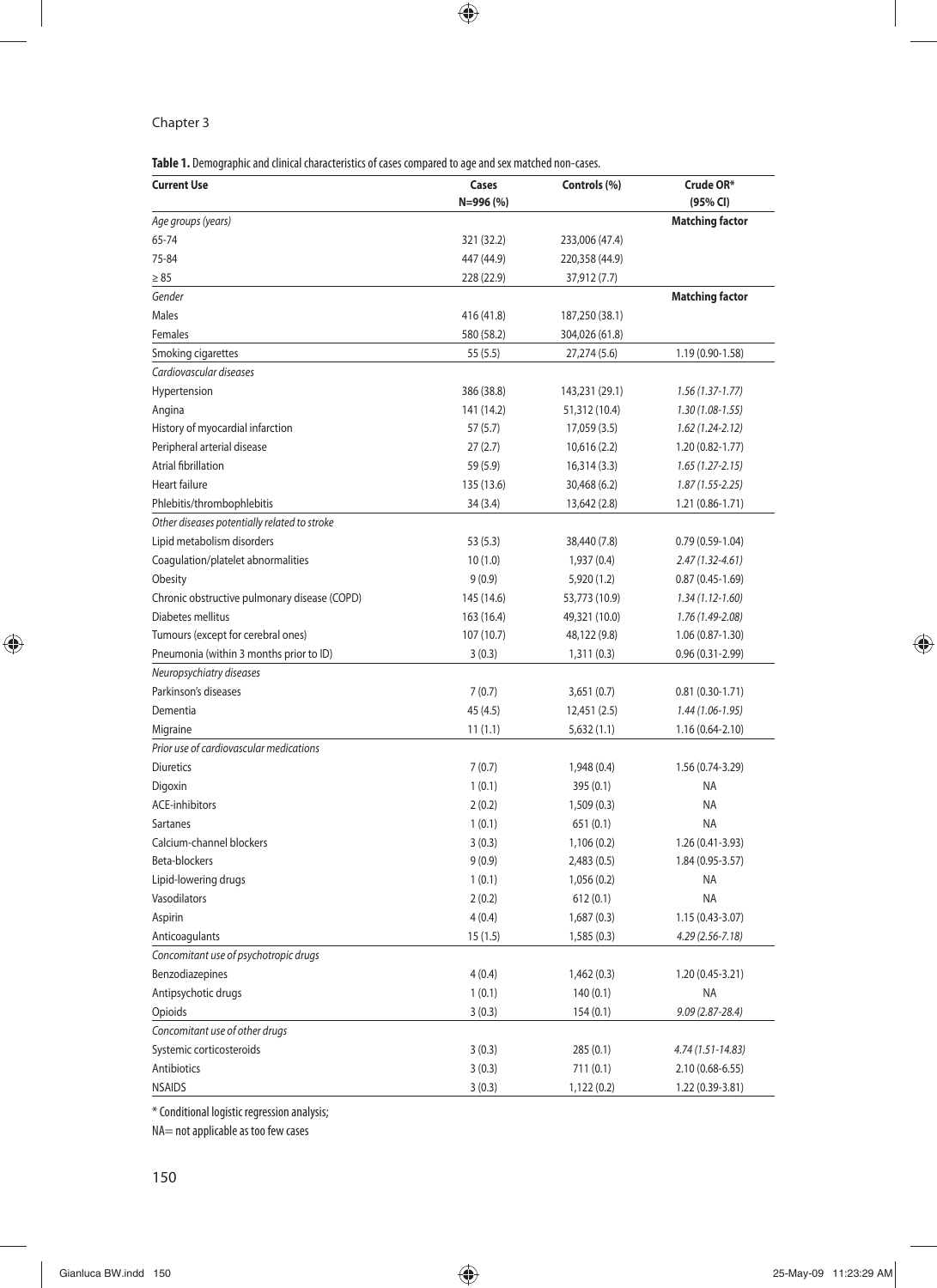prior to the first ischemic stroke: 29 (2.9%) were current users of SSRI, 17 (1.7%) of TCA and 6 (0.6%) of other antidepressants. Compared to non-use, current use of SSRIs was associated with an increased risk of ischemic stroke (OR: 1.55; 95% CI: 1.07-2.25), while no significant associations were found for current use of TCA (OR: 1.18; 95% CI: 0.73-1.91) or other antidepressants (OR: 1.01; 95%CI: 0.45-2.25) **(Table 2)**. Past use of either SSRI or TCA showed an increase in the risk of ischemic stroke as well. Compared to current use of TCA the risk of ischemic stroke with current use of SSRIs (OR: 1.32; 95%CI: 0.72-2.40) or other Ads (OR: 0.86; 95%CI: 0.34-2.18) was not statistically significant different. Among current users, SSRIs were used at a higher dosage (on average, 1±0.05 DDD per day) and for longer periods (on average 270 days) than TCAs (on average 0.5±0.1 DDD and 158 days) and other antidepressants (on average 0.8±0.1 DDD and 245 days). These differences in mean dosage and duration of use across antidepressant types lowered if considering depressed patients only (SSRI: 1±0.05 DDD, 259 days; TCA: 0.8±0.1 DDD, 211 days; and other antidepressant: 0.8±0.1 DDD, 248 days).

|                          | Cases          | <b>Controls N=491,276</b> | <b>Crude OR</b>                         | Adjusted* OR          |  |
|--------------------------|----------------|---------------------------|-----------------------------------------|-----------------------|--|
| <b>Exposure category</b> |                |                           |                                         |                       |  |
|                          | N=996 (%)      | (%)                       | (95% CI)                                | (95% CI)              |  |
| <b>Non Use</b>           | 844 (84.7)     | 437,718 (89.1)            | 1.00                                    | 1.00                  |  |
| <b>Current Use</b>       |                |                           |                                         |                       |  |
| <b>SSRI</b>              | 29(2.9)        | 9,410 (1.9)               | $1.67(1.15-2.42)$                       | $1.55(1.07 - 2.25)$   |  |
| $≤1$ DDD                 | 26             | 8,508                     | $1.65(1.03-2.44)$                       | 1.52 (0.98-2.26)      |  |
| >1 DDD                   | 3              | 902                       | 1.92 (0.62-5.99)                        | 1.78 (0.57-5.54)      |  |
| $\leq$ 180 days          | 16             | 3,468                     | 2.26 (1.36-3.78)<br>2.07 (1.24-3.46)    |                       |  |
| $>$ 180 days             | 13             | 5,942                     | $1.22(0.70-2.11)$                       | $1.14(0.65-1.97)$     |  |
| <b>TCA</b>               | 17(1.7)        | 7,155(1.5)                | $1.24(0.77-2.01)$                       | $1.18(0.73-1.91)$     |  |
| $≤1$ DDD                 | 16             | 6,658                     | 1.25 (0.76-2.06)                        | 1.18 (0.72-1.93)      |  |
| >1 DDD                   | 1              | 477                       | $1.22(0.17-8.67)$                       | 1.19 (0.17-8.46)      |  |
| $\leq$ 180 days          | 13             | 4,938                     | 1.37 (0.79-2.37)                        | 1.27 (0.73-2.20)      |  |
| $> 180$ days             | 4              | 2,217                     | $0.98(0.37 - 2.61)$                     | $0.96(0.0.36 - 2.56)$ |  |
| Other ADs                | 6(0.6)         | 2,995(0.6)                | 1.06 (0.48-2.38)                        | $1.01(0.45-2.25)$     |  |
| $≤1$ DDD                 | 6              | 2,595                     | 1.21 (0.54-2.71)<br>$1.15(0.51 - 2.56)$ |                       |  |
| >1 DDD                   |                | 400                       | <b>NA</b><br><b>NA</b>                  |                       |  |
| $\leq$ 180 days          | $\overline{2}$ | 1,397                     | $0.75(0.19-3.00)$<br>$0.71(0.18-2.83)$  |                       |  |
| $>$ 180 days             | 4              | 1,598                     | $1.35(0.51-3.62)$                       | 1.28 (0.48-3.44)      |  |
| <b>Combination</b>       |                | 284 (0.01)                | <b>NA</b>                               | NA                    |  |
| <b>Recent/Past use</b>   |                |                           |                                         |                       |  |
| <b>SSRI</b>              | 49 (4.9)       | 17,219 (3.5)              | 1.49 (1.11-2.00)                        | 1.39 (1.03-1.86)      |  |
| <b>TCA</b>               | 43(4.3)        | 13,729 (2.8)              | $1.64(1.21-2.24)$                       | 1.53 (1.12-2.08)      |  |
| <b>Others</b>            | 8(0.8)         | 2,766(0.6)                | 1.46 (0.73-2.94)                        | 1.35 (0.67-2.72)      |  |
| Combination              |                |                           | <b>NA</b>                               | <b>NA</b>             |  |

Table 2. Risk of ischemic stroke with use of different antidepressant groups, stratified by dosage\*\* and duration\*\* of use

\*Analysis was adjusted for hypertension, angina, history of myocardial infarction, atrial fi brillation, heart failure, coagulation/platelet abnormalities, COPD, diabetes mellitus, dementia, concomitant use of anticoagulants, systemic corticosteroids and opioids.

\*\* As cut off point for dosage and duration categories, the median values for all current users of antidepressant were considered.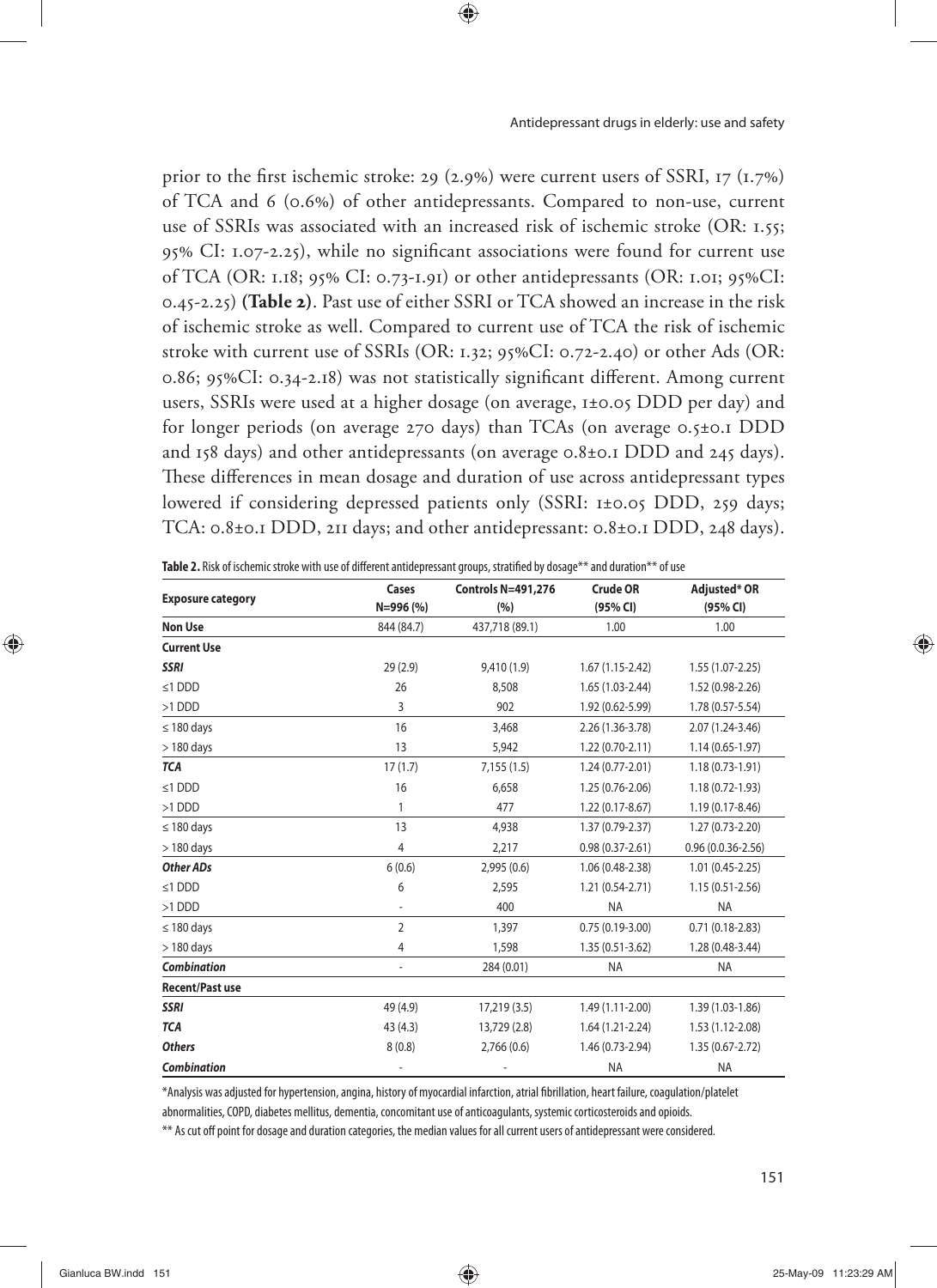There was no dose effect on the risk of ischemic stroke for current users of any antidepressant type. However, we did observe a duration effect, where shorter use (i.e. ≤180 days) of SSRIs was associated with a larger risk increase (OR: 2.07; 95% CI: 1.24-3.46) than longer use (i.e. >180 days, OR: 1.14; 95%CI: 0.65-1.97). Considering the affinity to the serotonin transporter, a significant increase in the risk of ischemic stroke was observed only for the current users of antidepressants with high affinity to the serotonin receptor (OR: 1.43; 95% CI: 1.00-2.15), compared to non users. The linear trend test of increasing affinity and the risk of ischemic stroke was statistically significant ( $p < 0.05$ ) (**Table 3**). The indication of use was validated and assessed in all the cases (N=152) and in a sample of controls (N=425), who were currently or formerly exposed to an antidepressant drug. Among the 52 cases, 36 (69%) were currently treated with antidepressants because of depressive symptoms, and two thirds of these subjects received SSRIs **(Table 4)**. For patients with depression as an indication for treatment, the risk of ischemic stroke with SSRIs use (OR: 1.99; 95% CI: 1.20-3.30) was higher than that with TCAs (OR: 1.07; 95% CI: 0.43-2.65), although the difference was not statistically significant. We still observed a risk increase with current use of SSRIs if the indication was not depression, but the OR was lower and not statistically significant (OR:  $1.50$ ; 95% CI: 0.54-4.19). We performed a stratified analysis on presence of ischemic cardiovascular disease and on age, which showed that these factors did not modify

| COMPAIL LOTION USE                                     |                    |                                  |                      |                          |
|--------------------------------------------------------|--------------------|----------------------------------|----------------------|--------------------------|
| AD exposure based on serotonin<br>transporter affinity | Cases<br>N=996 (%) | <b>Controls N=491,276</b><br>(%) | Crude OR<br>(95% CI) | Adjusted* OR<br>(95% CI) |
| Non-Use                                                | 844 (84.7)         | 437,718 (89.1)                   | 1.00                 | 1.00                     |
| <b>Current Use</b>                                     |                    |                                  |                      |                          |
| High affinity <sup>1</sup>                             | 24(2.4)            | 8,752 (1.8)                      | 1.55 (1.05-2.27)     | 1.43 (1.00-2.15)         |
| Intermediate affinity <sup>2</sup>                     | 21(2.1)            | 7,863(1.6)                       | $1.40(0.91 - 2.16)$  | 1.30 (0.84-2.00)         |
| Low affinity $3$                                       | 6(0.6)             | 2,926(0.6)                       | 1.05 (0.47-2.34)     | $0.98(0.44 - 2.19)$      |
| Combination                                            | 1(0.1)             | 303(0.1)                         | <b>NA</b>            | NA.                      |
| <b>Recent/Past Use</b>                                 |                    |                                  |                      |                          |
| High affinity <sup>1</sup>                             | 43 (4.3)           | 15,978 (3.3)                     | 1.44 (1.05-1.96)     | 1.34 (0.98-1.83)         |
| Intermediate affinity <sup>2</sup>                     | 49 (4.9)           | 14,873 (3.0)                     | $1.70(1.27 - 2.27)$  | $1.57(1.18-2.10)$        |
| Low affinity $3$                                       | 8(0.8)             | 2,863(0.6)                       | 1.38 (0.68-2.77)     | 1.29 (0.64-2.59)         |
| Combination                                            |                    |                                  | <b>NA</b>            | <b>NA</b>                |

|                     |  | <b>Table 3.</b> Risk of ischemic stroke associated to different antidepressant groups (classified according to affinity for serotonin reuptake receptor), |  |
|---------------------|--|-----------------------------------------------------------------------------------------------------------------------------------------------------------|--|
| compared to non-use |  |                                                                                                                                                           |  |

\* Analysis was adjusted for hypertension, angina, history of myocardial infarction, atrial fi brillation, heart failure, coagulation/platelet abnormalities, COPD, diabetes mellitus, dementia, concomitant use of anticoagulants, systemic corticosteroids and opioids.

#### **Legend:**

1. Paroxetine, fluoxetine, sertraline, clomipramine;

2. Citalopram, fluvoxamine, amitriptyline, dothiepin, imipramine, venlafaxine;

3. Trimipramine, lofepramine, maprotiline, doxepin, nortriptyline, desipramine, bupropion, moclobemide, opipramol, dosulepin and reboxetine, mirtazapine, mianserine, nefazodone and trazodone.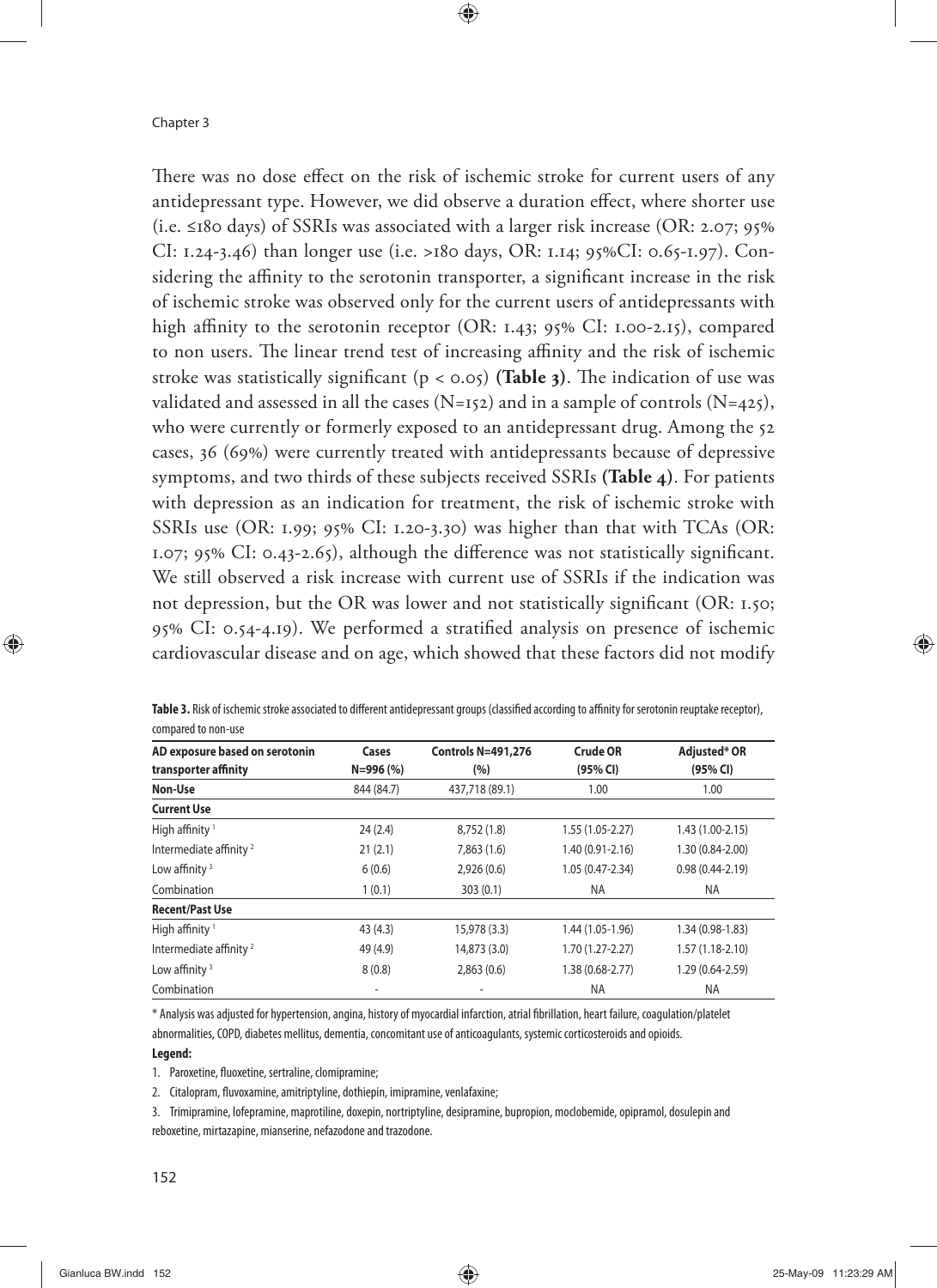the effect of the association between antidepressant and ischemic stroke (data not shown). To test for protopathic bias, we excluded patients who received the first prescription of antidepressant within 30, 60 and 90 days prior to the index date. Compared to non-use, the risk in current users was only somewhat diluted (from 1.55 to 1.42 for SSRI; from 1.18 to 1.01 for TCA; from 1.01 to 1.07 for other antidepressants). Although our analysis was underpowered to assess the risk of each individual drug, sertraline (4 exposed cases, OR: 2.03; 95% CI: 0.76-5.44) and paroxetine (18 exposed cases, OR: 1.59; 95% CI: 1.00-2.55) were associate with the greatest risks of ischemic stroke.

#### **DISCUSSION**

To our knowledge, this is the first observational study that explored specifically the association between antidepressant drug use and the risk of ischemic stroke in a cohort of elderly patients. The results show that in comparison to non use, current use of SSRIs confers a significantly increased risk of ischemic stroke (adj. OR: 1.55; 95% CI: 1.07-2.25), especially during the first 6 months of treatment.

| Antidepressant exposure by     | Cases        | Control N=425 | Adjusted* OR (95% CI) |  |
|--------------------------------|--------------|---------------|-----------------------|--|
| indication of use              | $N = 152(%)$ | (%)           |                       |  |
| <b>Current use of SSRI</b>     |              |               |                       |  |
| Depression                     | 24 (15.8)    | 43 (10.1)     | 1.99 (1.20-3.30)      |  |
| Others                         | 5(3.3)       | 13(3.1)       | $1.50(0.54-4.19)$     |  |
| <b>Current use of TCA</b>      |              |               |                       |  |
| Depression                     | 7(4.6)       | 23(5.4)       | $1.07(0.43 - 2.65)$   |  |
| Others                         | 10(6.6)      | 29(6.8)       | 1.38 (0.68-2.81)      |  |
| <b>Current use of Other AD</b> |              |               |                       |  |
| Depression                     | 5(3.3)       | 16(3.8)       | $0.67(0.23-1.96)$     |  |
| Others                         | 1(0.1)       | 5(1.2)        | $1.00(0.13 - 8.05)$   |  |
| <b>Recent/Past use of SSRI</b> |              |               |                       |  |
| Depression                     | 32(21.1)     | 97(22.8)      | $1.30(0.86 - 1.96)$   |  |
| Others                         | 17(11.2)     | 31(7.3)       | 1.73 (0.94-3.19)      |  |
| <b>Recent/Past use of TCA</b>  |              |               |                       |  |
| Depression                     | 13(8.6)      | 31(7.3)       | 1.58 (0.86-2.88)      |  |
| Others                         | 30 (19.7)    | 124 (29.2)    | $1.09(0.72 - 1.65)$   |  |
| Recent/Past use of Other AD    |              |               |                       |  |
| Depression                     | 5(3.3)       | 18 (4.2)      | $0.93(0.34-2.53)$     |  |
| Others                         | 3(2.0)       | 4(0.9)        | 2.32 (0.52-10.36)     |  |

| Table 4. Risk of ischemic stroke associated with current use of different antidepressant types and different indications of use, with non use as |
|--------------------------------------------------------------------------------------------------------------------------------------------------|
| reference (OR=1.00)                                                                                                                              |

\* Analysis was adjusted for hypertension, angina, history of myocardial infarction, atrial fi brillation, heart failure, coagulation/platelet abnormalities, COPD, diabetes mellitus, dementia, concomitant use of anticoagulants, systemic corticosteroids and opioids

Legend: Others= neuropathic pain, headache, anxiety disorders, other or unspecified psychiatric disorders.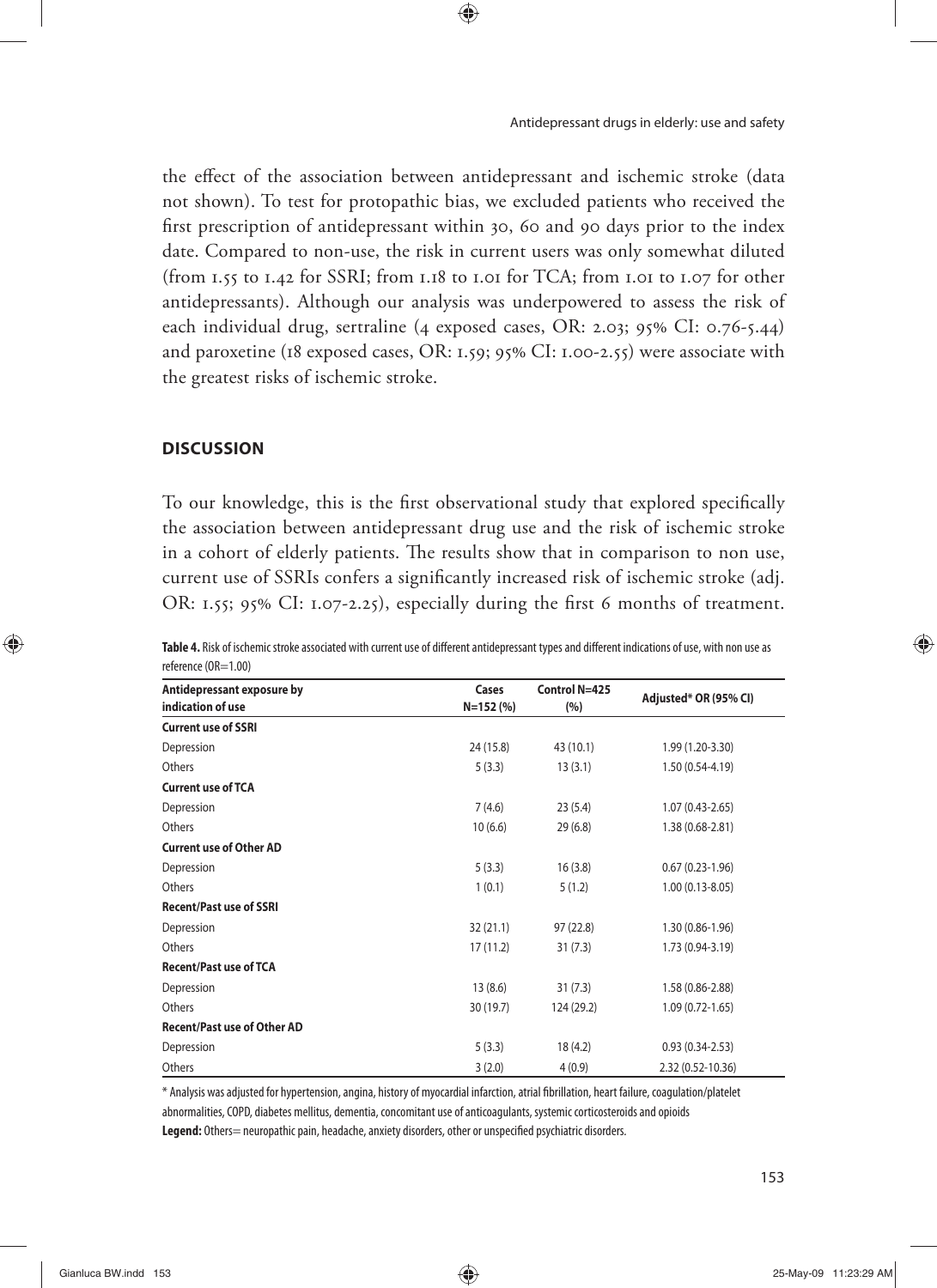This increased risk instead does not appear to be dose-dependent. We did find a linear risk increase with increasing affinity to the serotonin transporter. Past use of both SSRIs and TCAs was associated with ischemic stroke as well.

The results of our study are mostly in line with the very few reports that have previously explored aspects of the association between SSRI use and stroke [16-18]. Barbui et al found no difference in the risk of cerebrovascular accidents between SSRI and TCA use (adj. OR: 1.31;  $95\%$  CI: 0.87-1.97) but could not differentiate between ischemic and hemorrhagic stroke **[16]**. A Danish study, which analyzed hemorrhagic and ischemic stroke separately, but considered only events leading to hospital admission, found that past use but not current use of SSRIs was associated with an increased risk of ischemic stroke (adj. OR: 1.3; 95% CI: 1.0-1.5 vs. non-use) **[18]**. In this study the analytic strategy could have resulted in a misclassification of the index date and, as a result, a misclassification of the exposure. We did found an association between past use of both SSRIs and TCAs and the risk of ischemic stroke. This finding could point at a potential effect of confounding by indication on our results. Depression itself is a known risk factor of cerebrovascular disorders in young patients **[23-24]**, while the role of depression as predictor of stroke in elderly patients remains very controversial **[24]**. To deal with confounding by indication, Chen et al recently conducted a nested casecontrol study among patients with depression in a large population-based, U.S. medical claims database **[17]**. In line with our study, the risk of ischemic stroke for current users of SSRIs was significantly higher as compared to non-use (adj. OR: 1.55; 95% CI: 1.00-2.39), while the increase in the risk in current users of TCAs (OR: 1.59; 95%CI: 0.89-2.83) or other antidepressants (OR: 1.33; 95%CI: 0.81-2.17) was not statistically significant. Also, in our study, when we selected exclusively depressed elderly (depression as the indication for treatment), only SSRI use was associated with an increased risk of stroke. TCA or other antidepressants show no association whatsoever. This finding argues against the influence of confounding by indication. Possible mechanisms supporting a potential causal association between exposure to SSRIs and ischemic stroke have been previously hypothesized. Serotoninergic activation secondary to SSRI use can induce a vasoconstrictive effect that is mediated by the  $5$ -hydroxytryptamine-2 ( $5HT-2$ ) receptor on smooth muscle cells [25-26]. A recent review about the cerebrovascular effects of SSRIs pointed out that use of these medications may increase the risk of ischemic stroke by triggering thromboembolism through its vasoconstrictive effect in patients with large cerebral arteries atherosclerosis [7]. A significant linear trend between the risk of ischemic stroke and the affinity to the serotonin transporter was evident in our study. Also, paroxetine and sertraline, antidepressants showing the highest affinity to the serotonin transporter  $[z7]$ , seemed to confer a greater risk of ischemic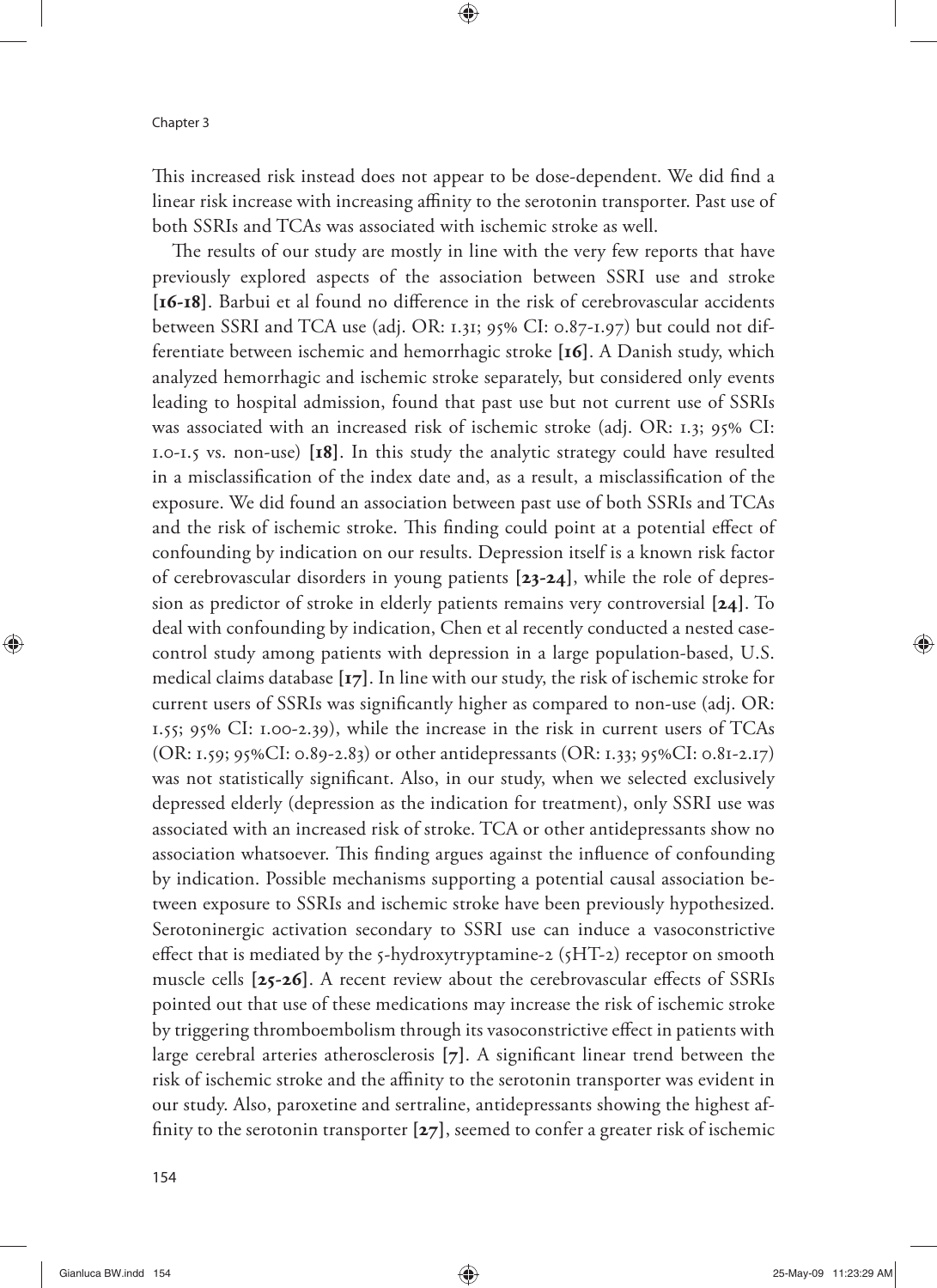stroke. These findings support the hypothesis that a serotoninergic activation may play a role in the association between ischemic stroke and SSRI use. The effect of SSRIs was predominantly observed within the first six months of therapy, which could point at an immediate effect of SSRIs and depletion of susceptibles during continued use.

#### Strength and limitations

The strength of this study is the availability of information on many confounders and details on antidepressant use. Moreover, we were able to review the medical records of all potential cases to identify the real incident, first-ever ischemic strokes. However, several limitations warrant caution. As in any observational study, selection bias, information bias and residual confounding should be considered as alternative explanations for the study finding. Selection bias was minimal as all data were obtained from prospectively collected medical records that are maintained for patient care purposes. To minimize the potential effect of information bias by misclassification of the outcome a two-step case validation was undertaken and, for the same purpose, TIA itself was not considered as a study endpoint, due to high probability of misclassification for this event. However, if a stroke was preceded by a TIA occurring less than one month before, the case was retained and the onset of TIA was taken as the index date.

To exclude all patients with history of cerebrovascular events at the study entry, we required at least one year of data registered in the database as inclusion criteria. Nevertheless, we could have missed information on prior cerebrovascular events without sequelae occurring long time before the study entry. Misclassification of exposure cannot be excluded since we used outpatient prescription data and had no information about whether the drug prescriptions were actually filled and taken. Non-adherence to antidepressant medication may be a relevant issue particularly in older patients, although a U.K. study reported that the level of adherence did not differ across various antidepressant types in community dwelling elderly [28]. Not filling of prescriptions or non-adherence most likely results in non-differential misclassification of the exposure, in which case our study underestimates the actual risk. Moreover, we may have missed specialist prescriptions of antidepressants. Many risk factors for ischemic stroke were considered in our study. Despite this, residual confounding due to unmeasured confounders or severity of (underlying) disease cannot be excluded. It is however unlikely that highly prevalent and strong risk factors were missed in our study. Finally, since the study considered only community dwelling elderly, the findings may not be generalized to elderly inpatients or those living in nursing homes. Likewise, exclusion of patients with prior TIA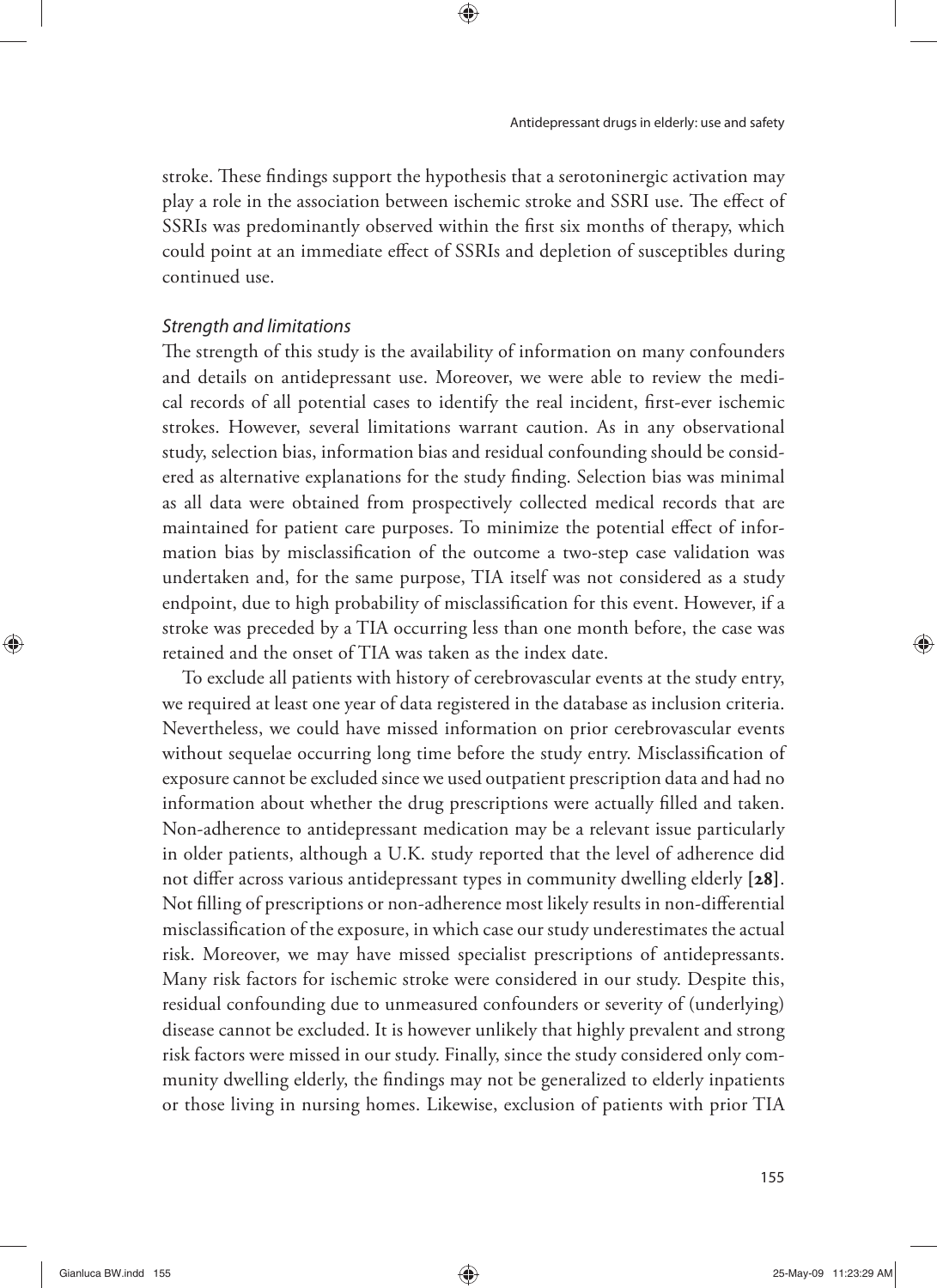or stroke prevents the generalizability of the results to elderly patients with a prior history of cerebrovascular events.

In summary, our study shows that among elderly people living in the community current use of SSRI may increase the risk of ischemic stroke, especially within the first 6 months of treatment. Further studies employing larger samples are needed to confirm these results and to conclusively establish the effect of the affinity to the serotonin transporter. Meanwhile, it seems advisable that SSRI treatment is carefully tailored and that a close monitoring is established in the first few weeks of treatment.

## **REFERENCES**

- 1. Unutzer J. Diagnosis and treatment of older adults with depression in primary care. Biol Psychiatry. 2002; 52: 285–292;
- 2. Isacsson G, Boethius G, Henriksson S. Selective serotonin reuptake inhibitors have broadened the utilisation of antidepressant treatment in accordance with recommendations. Findings from a Swedish prescription database. J Affect Disord. 1999; 53:15–22;
- 3. Draper B, Berman K. Tolerability of selective serotonin reuptake inhibitors: issues relevant to the elderly. Drugs Aging. 2008; 25:501-519;
- 4. Skop BP, Brown TM. Potential vascular and bleeding complications of treatment with selective serotonin reuptake inhibitors. Psychosomatics. 1996; 37:12-16;
- 5. Ottervanger JP, Stricker BJCH, Huls J, Weeda JN. Bleeding attributed to the intake of paroxetine. Am J Psychiatry. 1994; 151:781-782;
- 6. Layton D, Clark DW, Pearce GL, Shakir SA. Is there an association between selective serotonin reuptake inhibitors and risk of abnormal bleeding? Results from a cohort study based on prescription event monitoring in England. Eur J Clin Pharmacol. 2001; 57:167-176;
- 7. Ramasubbu R. Cerebrovascular effects of selective serotonin reuptake inhibitors: a systematic review. J Clin Psychiatry. 2004; 65:1642-1653;
- 8. Sauer WH, Berlin JA, Kimmel SE. Effect of antidepressants and their relative affinity for the serotonin transporter on the risk of myocardial infarction. Circulation. 2003; 108:32-36;
- 9. Monster TB, Johnsen SP, Olsen ML, McLaughlin JK, Sørensen HT. Antidepressants and risk of first-time hospitalization for myocardial infarction: a population-based case-control study. Am J Med. 2004; 1117:732-737;
- 10. Singhal AB, Caviness VS, Begleiter AF, Mark EJ, Rordorf G, Koroshetz WJ. Cerebral vasoconstriction and stroke after use of serotonergic drugs. Neurology. 2002; 58:130- 133;
- 11. Molaie M. Serotonin syndrome presenting with migrainelike stroke. Headache. 1997; 37:519-521;
- 12. De Abajo FJ, Jick H, Derby L, Jick S, Schmitz S. Intracranial haemorrhage and use of selective serotonin reuptake inhibitors. Br J Clin Pharmacol. 2000; 50:43-47;